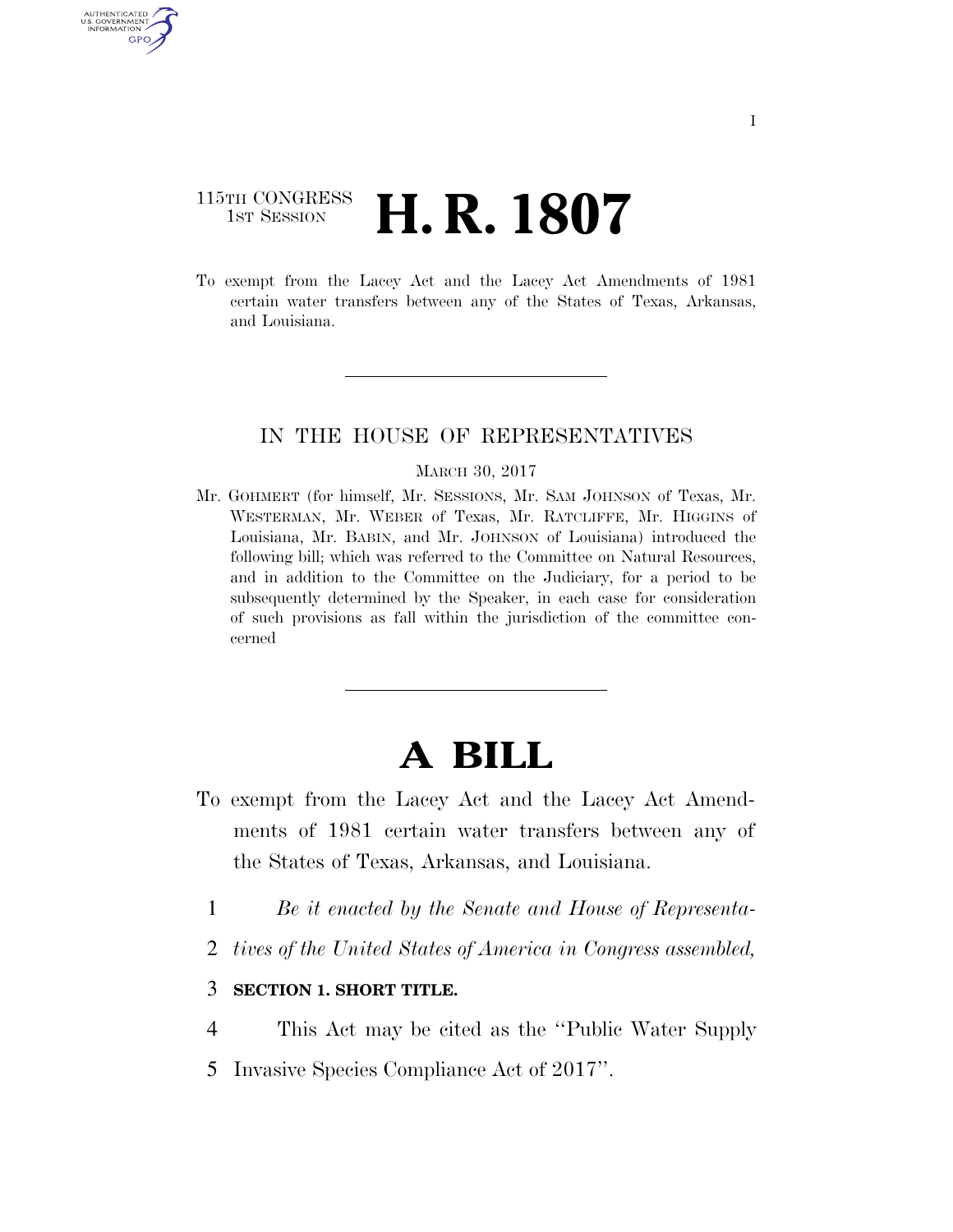# **SEC. 2. EXEMPTION OF CERTAIN WATER TRANSFERS FROM THE LACEY ACT AND THE LACEY ACT AMEND-MENTS OF 1981.**

 (a) EXEMPTION.—Section 42 of title 18, United States Code (popularly known as the Lacey Act), and the Lacey Act Amendments of 1981 (16 U.S.C. 3371 et seq.) shall not apply with respect to any covered water transfer, if—

9  $(1)(A)$  all prohibited species in the water trans- ferred are located in both of the public water sup-plies between which the water is transferred; and

 (B) the water is transferred directly between such public water supplies; or

 (2) the water is transferred in a closed convey- ance system directly to treatment facilities where all prohibited species contained in the water transferred will be extirpated.

(b) DEFINITIONS.—In this section:

 (1) COVERED WATER TRANSFER.—The term ''covered water transfer'' means a transfer between public water supplies located on, along, or across the State boundaries between any of Texas, Arkansas, and Louisiana, of water containing a prohibited spe-cies.

 (2) PROHIBITED SPECIES.—The term ''prohib-ited species'' means any species—